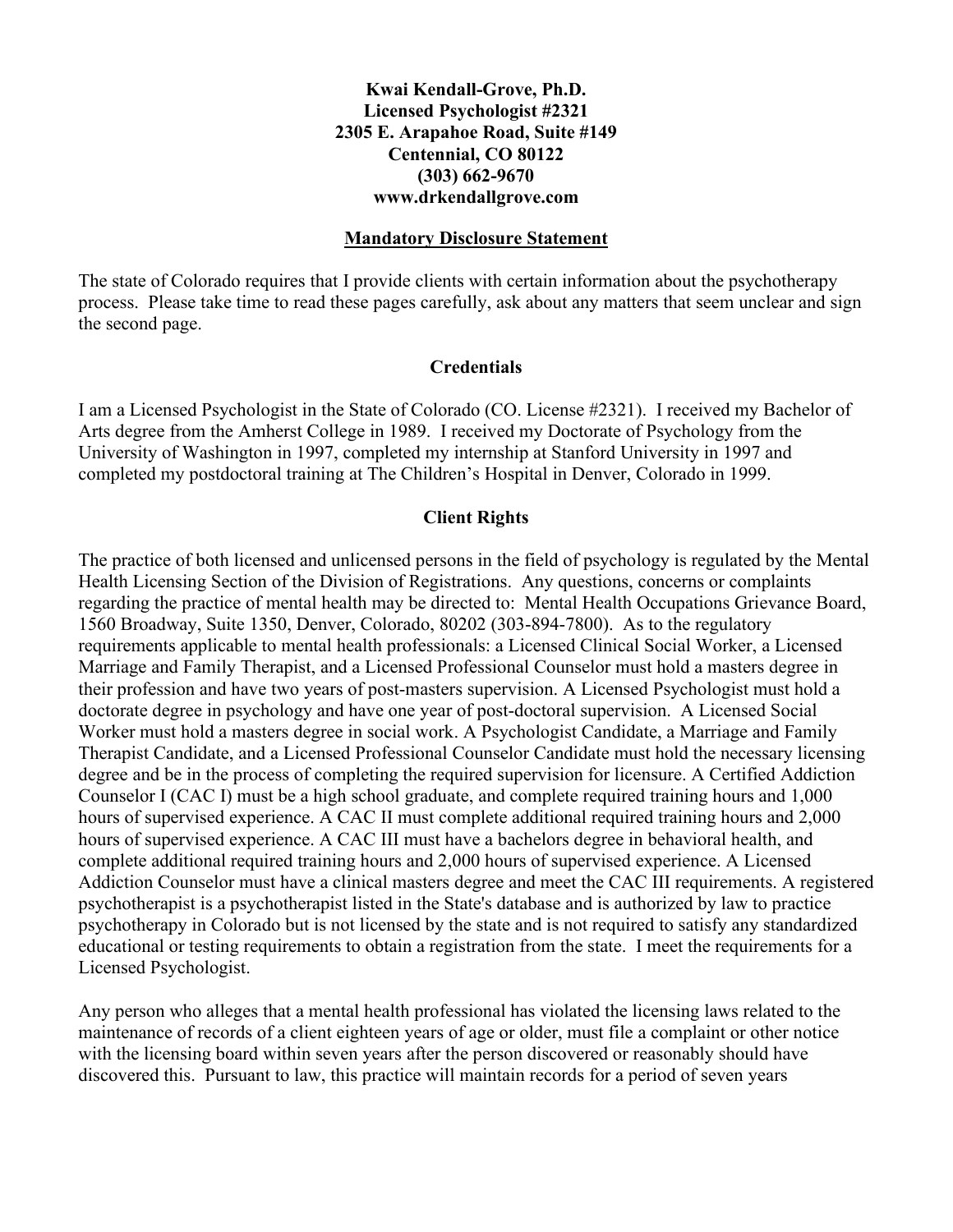commencing on the date of termination of services or on the date of last contact with the client, whichever is later.

If you chose to work with me, you are entitled to receive information about methods of therapy, the techniques used, the duration of therapy, if known, and the fee structure. You are always free to seek a second opinion from another therapist and may terminate therapy at any time. You should know that in a professional relationship, sexual intimacy is never appropriate and should be reported to the Grievance Board.

The information you share during therapy is legally confidential and cannot be disclosed without the your consent or the consent of your parent/guardian. There are exceptions to this confidentiality, some of which are listed in section 12-43-218 of the Colorado Revised Statutes, as well as other exceptions in Colorado and Federal law. For example, mental health professionals are required to report child abuse to authorities. If a legal exception arises during therapy, if feasible, you will be informed accordingly. The exceptions to confidentiality include but are not limited to: reporting of suspected child abuse or neglect to law enforcement; reporting any threat of imminent physical harm by a client to law enforcement and to the individual(s) threatened; conducting a mental health evaluation of a client who is of imminent danger to self or others or who is gravely disabled, as a result of a mental disorder; disclosing treatment information in response to a court order; disclosing treatment information to your insurance company and associated managed care organization for purposes of reimbursement; and reporting any suspected threat to national security. Please note, if you are a minor (age 17 or younger) and engage in behaviors associated with an eating disorder and/or self-injurious behaviors, I will notify your parent/guardian.

Under Colorado law, C.R.S. 14-10-123.8, parents have the right to access mental health treatment information concerning their minor children, unless the court has restricted access to such information. If you request treatment information from me, I will provide you with a treatment summary compliant with Colorado law and HIPAA Standards.

If you are involved in divorce and/or custody litigation, my role as a psychologist is NOT to make recommendations to the court regarding custody, parenting or financial issues. By signing this disclosure statement, you agree to NOT subpoena me to testify or disclose treatment information. Furthermore, you agree NOT to request that I write any reports to the court or to your attorney. The court can appoint professionals to conduct an evaluation or investigation concerning such matters.

Psychologists are expected to participate in peer consultation and review. These dialogues contribute to the treatment process and promote professional development. Consistent with a client's rights to confidentiality, these consultations are conducted with full regard for maintenance of confidentiality.

The fee for psychotherapy, consultation, and evaluation (including test scoring, report preparation, phone consultations/calls, e-mail exchanges, etc. 15 minutes or longer) is \$190 per 45-minute session. The fee for the initial consultation (1 hour) is \$200. The regular fee will be charged unless notification of cancellation is provided at least 48 hours before the scheduled appointment. Payment is due at the time of service unless prior arrangements are made with Dr. Kendall-Grove. Payment can be made by cash, check, or you can keep a credit card on file with my billing service that will be kept confidential. I will not bill your insurance company and I do not do any electronic billing. You are responsible for seeking reimbursement from your insurance company after submitting payment to me. A \$25.00 fee will be